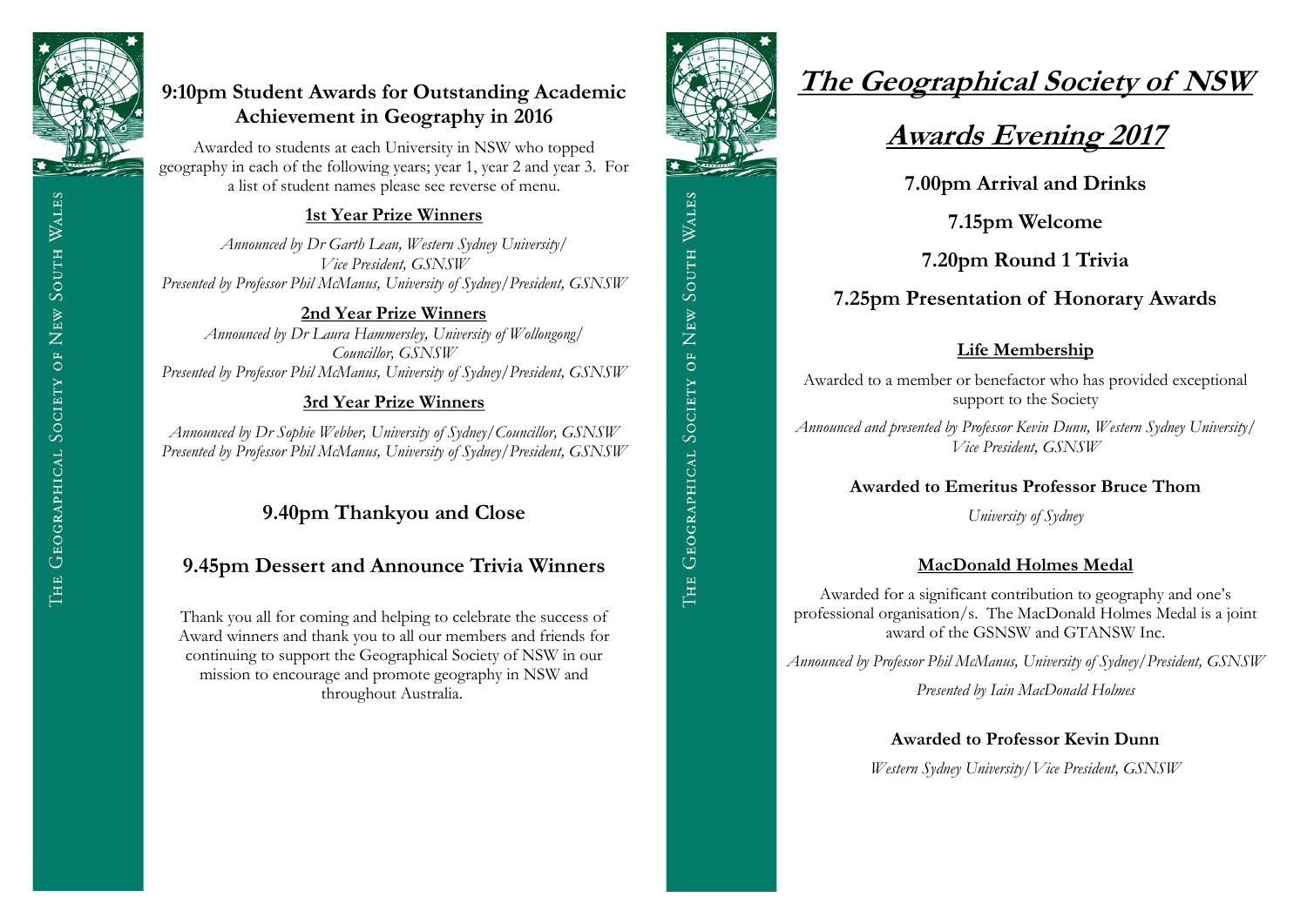

# **7.45pm Entrée and Round 2 Trivia**

## **8:00pm Presentation Australian Geographer Best Paper Prize Awards**

Intended to encourage and highlight the highest quality published work in geography.

*Announced and presented by Professor Chris Gibson, University of Wollongong/ Editor Australian Geographer*

#### **2017 Dorothy Rhodes Taylor Award for Best Paper**

#### **Dr Dallas Rogers**

*The University of Sydney*

**Dr Alexander Wong (in absentia)** 

*Western Sydney University*

**Dr Jacqueline Nelson (in absentia)** 

*University of Technology Sydney*

### **2017 David G Stead Award for Best Paper by an Early Career Researcher**

**Melina Ey** 

*The University of Newcastle*

## **8.15pm Presentation of Post-Doctoral Geography Scholar Awards**

The aim of these Awards is to support the research program of early career geographers in their efforts to maintain research momentum, post-doctorate.

*Announced by Dr Krishna Shrestha, University of New South Wales/ Councillor, GSNSW Presented by Professor Phil McManus, University of Sydney/President, GSNSW* 





#### **Dr Laura Hammersley**

*University of Wollongong* 

**Yichi Zhang**  *University of Technology Sydney*

**Charles Gillon**

*University of Wollongong*

#### **Dr Sonia Graham (in absentia)**

*University of New South Wales* 

#### **Dr Svenja Keele (in absentia)**

*University of Melbourne*

## **8.30pm Dinner and Round 3 Trivia**

## **9:00pm Presentation of 2017 Honours/Masters Conference Jim Rose Geography Award Winners**

Jim Rose is remembered for his pastoral care of staff and students, his "whole of geography" passion and his support for Honours students, and it is particularly with the latter in mind that the Society annually makes awards in his name for the best papers at the Annual Honours/ Masters Conference.

> *Announced by Sophie-May Kerr, University of Wollongong/ Student Representative, GSNSW*

**Best Paper ~ Brittany Betteridge, University of Sydney**

**Highly Commended presentation on a Human Geography topic ~ Jean-Louise Olivier, University of Newcastle**